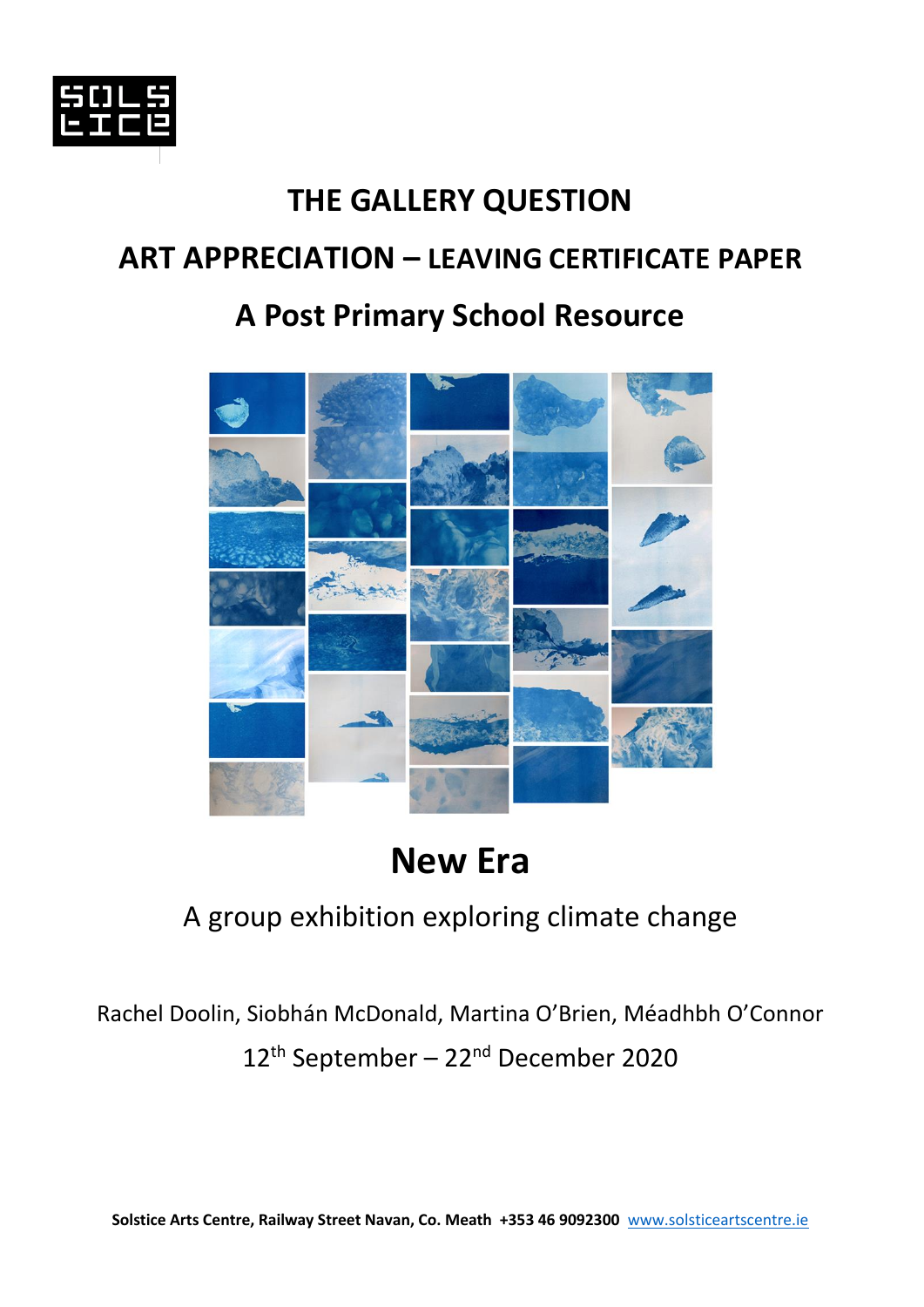### **AIM OF OUR GALLERY RESOURCES:**

This learning resource is designed to assist Leaving Certificate students and teachers interested in opting for the gallery question in Section III of the History & Appreciation of Art paper. It includes background information on Solstice Arts Centre and its current functions, as well as an in-depth look at the exhibition, the artists, the artworks and the themes and ideas involved. It covers the technical and **curatorial** requirements of the exhibition including display and layout, lighting, signage, and the gallery's role in interpreting the exhibition for visitors.

It should facilitate students in identifying the key points to cover when approaching the gallery question and how to assess and evaluate an exhibition in a gallery space.

Normally used in conjunction with a visit to our gallery to view the artworks, this document highlights our current show 'New Era', a group exhibition exploring climate change with Irish artists Rachel Doolin, Siobhan McDonald, Martina O'Brien, Meadhbh O'Connor.

During this time of Covid restrictions we have produced a virtual gallery tour for you and your students to see the artworks discussed. You will find all the information and links in relation to New Era here: <https://solsticeartscentre.ie/event/new-era-exploring-climate-change>

A resource is created for each exhibition and past exhibitions and documents can be accessed through our website or by contacting me directly at [deirdre.rogers@solsticeartsccentre.ie](mailto:deirdre.rogers@solsticeartsccentre.ie)

We hope you find this resource and information on our website helpful. We encourage feedback from schools and teachers to assist us in developing these documents, tours and workshops to best meet your needs so please don't hesitate to get in touch.

Yours,

Deirdre Rogers

Visual Arts Facilitation & Engagement Curator

Solstice Arts Centre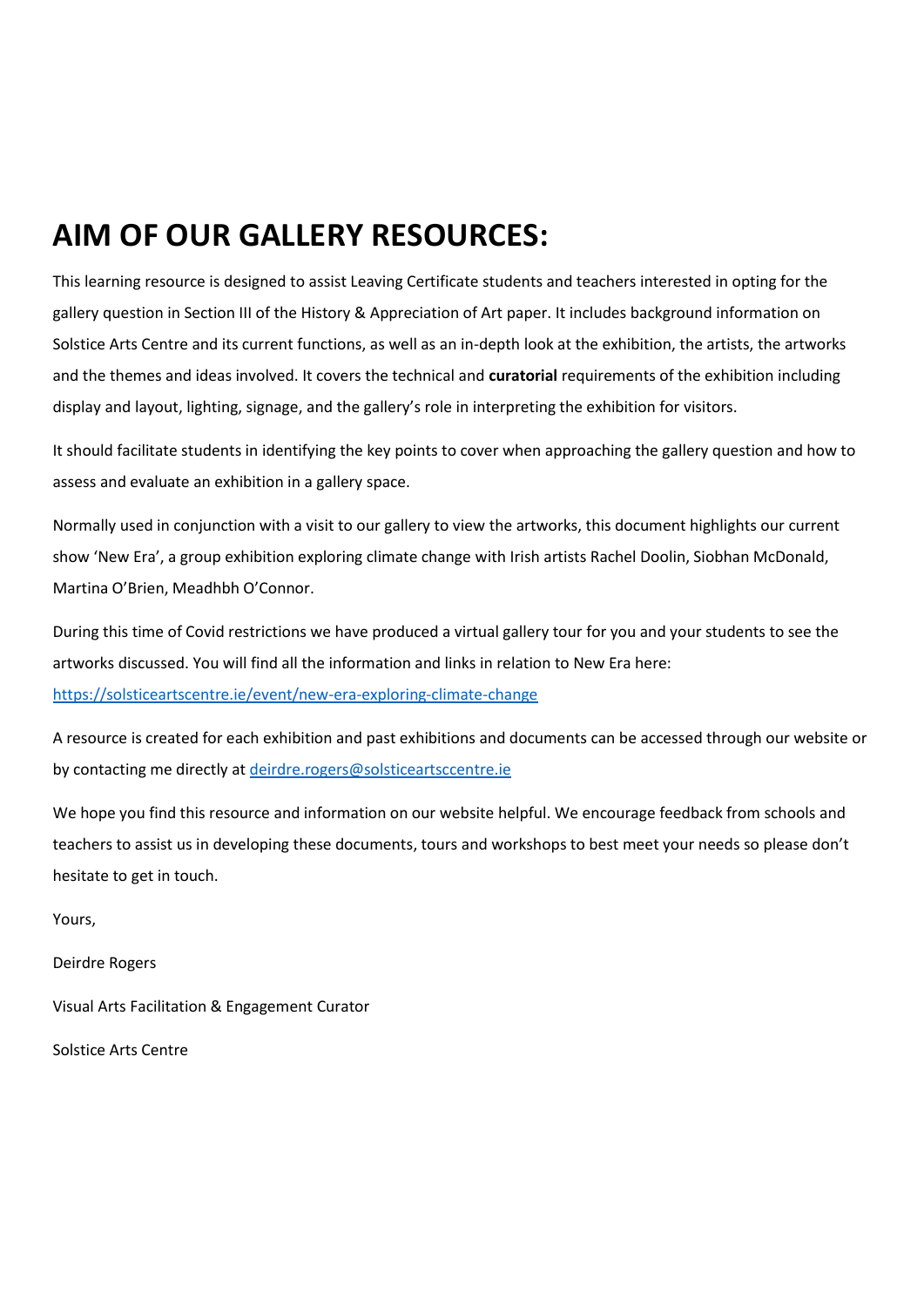### **CONTENTS:**

- **Section 1: The Gallery Question**
- **Section 2: Solstice Arts Centre Information**
- **Section 3: The Solstice Gallery**
- **Section 4: New Era - A group exhibition exploring climate change**
- **Section 5: Artworks in detail**
- **Section 6: Artist Biographies**
- **Section 7: Questions to Consider**
- **Section 8: Glossary & Visiting Solstice**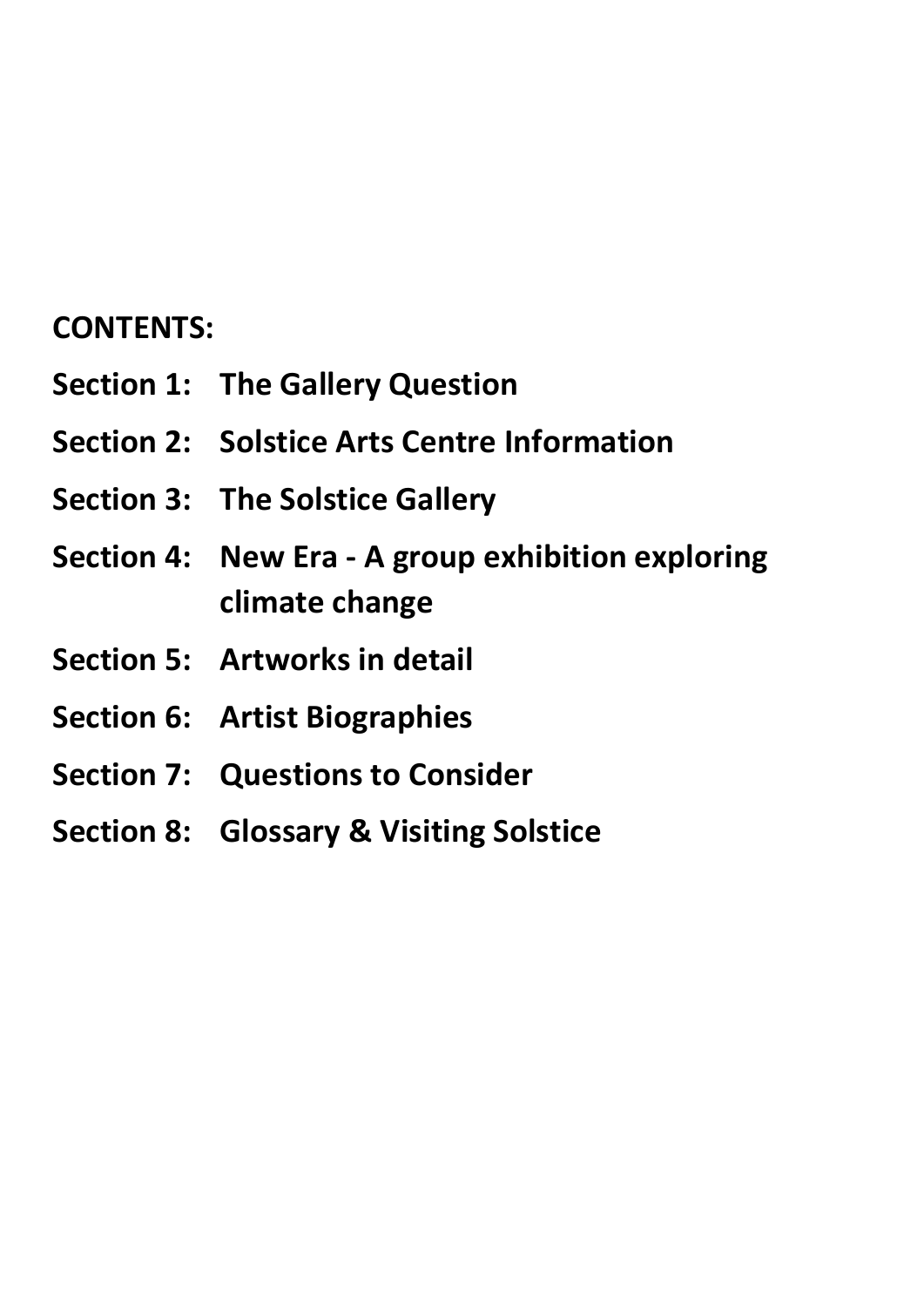# **SECTION 1: THE GALLERY QUESTION:**

When sitting the Art Paper on the Leaving Certificate exam, ensure to read the exam question carefully. Focus on exactly what you are being asked to remember and analyse in relation to the exhibition you visited. Each year the question can be phrased differently, requiring different information in your answer.

#### **In general, they will ask you to consider the following areas:**

- Name, location and function of the centre hosting the exhibit.
- Exterior and Interior architecture of the building, it's history and its original and present-day purpose if applicable.
- General facilities for visitors i.e. disability access, lighting and signage.
- Title of the specific exhibit you saw (in-person or virtually) and will review.
- The style, scale and medium used by the artist or artists.
- Information within the building and within the gallery e.g. brochures, leaflets, catalogues, maps, labels and so on.
- The layout i.e. floor plans of gallery, how the artworks are presented, how visitors move or are directed through the space.
- Display i.e. how the artworks are hung, displayed and viewed by visitors e.g. frames, TVs, plinths, height, arrangement etc.
- Lighting i.e. positioning and effects, does it enhance the work?
- Programming i.e. are there workshops/talks/tours or other events programmed alongside the exhibition.
- Use of technology i.e. touch screens, interactive activities, information on gallery website.
- Is there is an entrance fee for the gallery, and do you need to book tickets?

After your visit to the exhibition, refer to all the above important aspects you might need to address in your exam answer. If possible bring information, brochures and material from the gallery that might help you with your answers. You can download these from our website. You can also search for reviews of the exhibition in newspapers and online to see how art critics have analysed the show. These can be found on the web or in printed productions such as FRIEZE, the Irish Times or Irish Art Review magazine.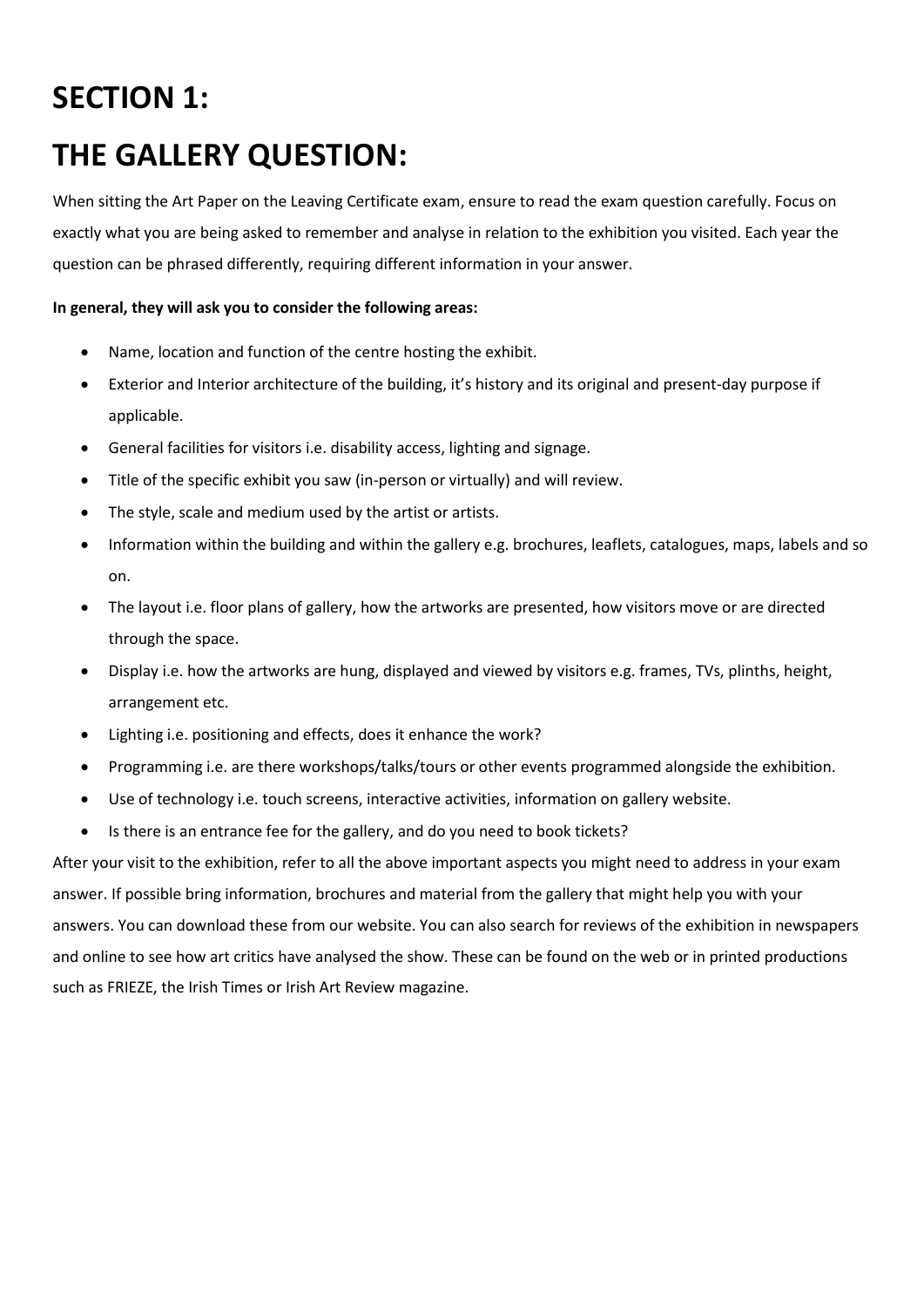# **SECTION 2:**

# **INFORMATION ON SOLSTICE ARTS CENTRE**

In your introduction to the gallery question include a brief, concise overview of the Solstice Arts Centre, including its name, location, function and history.

#### **NAME: SOLSTICE ARTS CENTRE**

**LOCATION:** Railway Street, Navan, Co. Meath C15 KWP1

**CONTACT DETAILS:** +353 (0)46 909 2300 [www.solsticeartscentre.ie](http://www.solsticeartscentre.ie/)

**FUNCTION:** Solstice is a multi-disciplinary arts centre. This means it hosts a number of art forms - Visual Art, Music, Film and Theatre. The building functions as a space for the people of Meath and surroundings areas, to access and celebrate life, art and culture in the county.

Solstice facilitates theatre shows, music performances, visual art exhibitions and films. It also has a vast programme of participatory activities such as workshops, talks and events. It caters for all ages including children, young people, families, adults, schools, youth groups, and the elderly.

During the pandemic Solstice moved many of its events on-line, supporting artists and communities to engage in artistically rich experiences during lock-down. Under the title Outside IN this included newly commissioned dance and poetry works, community performances, highlighting Meath artists through social media platforms and a series of creative activities for our younger audiences inspired by professional artists, writers, and musicians.

You can view these here:<https://solsticeartscentre.ie/whats-on/outside-in/>

**HISTORY & ARCHITECTURE:** Solstice was designed as a **purpose-built** arts centre by Grafton Architects and was opened in April 2006. Solstice consists of a 320-seat tiered theatre, three purposebuilt gallery spaces, a workshop studio, and a café space open to the public. Solstice presents and produces over 300 arts events per year, welcoming over 60,000 visitors and audience members annually.

#### **The name 'Solstice' references the ancient rituals associated with the county and the cultural 'light' the arts brings to the community.**

**GENERAL FACILITIES:** Solstice has disability access with two lifts, one to access each floor in the main building and one from the basement to the ground floor at the back of the building. There are also two disabled toilets on site.

The box office and reception desk is on the ground floor, straight in front of you as you enter the building so visitors can ask questions, book tickets and find out information.

**GENERAL SIGNAGE:** Signage is visible outside the centre and throughout the building. There is vinyl lettering on the wall to your right inside the main entrance informing you where the toilets and gallery are and stating gallery opening times. There is signage in the lift explaining what is on each floor as well as upand-coming events. There is also signage on entry to the gallery space.

**GENERAL LIGHTING:** Lighting is provided on each floor, in hallways and in stairwells.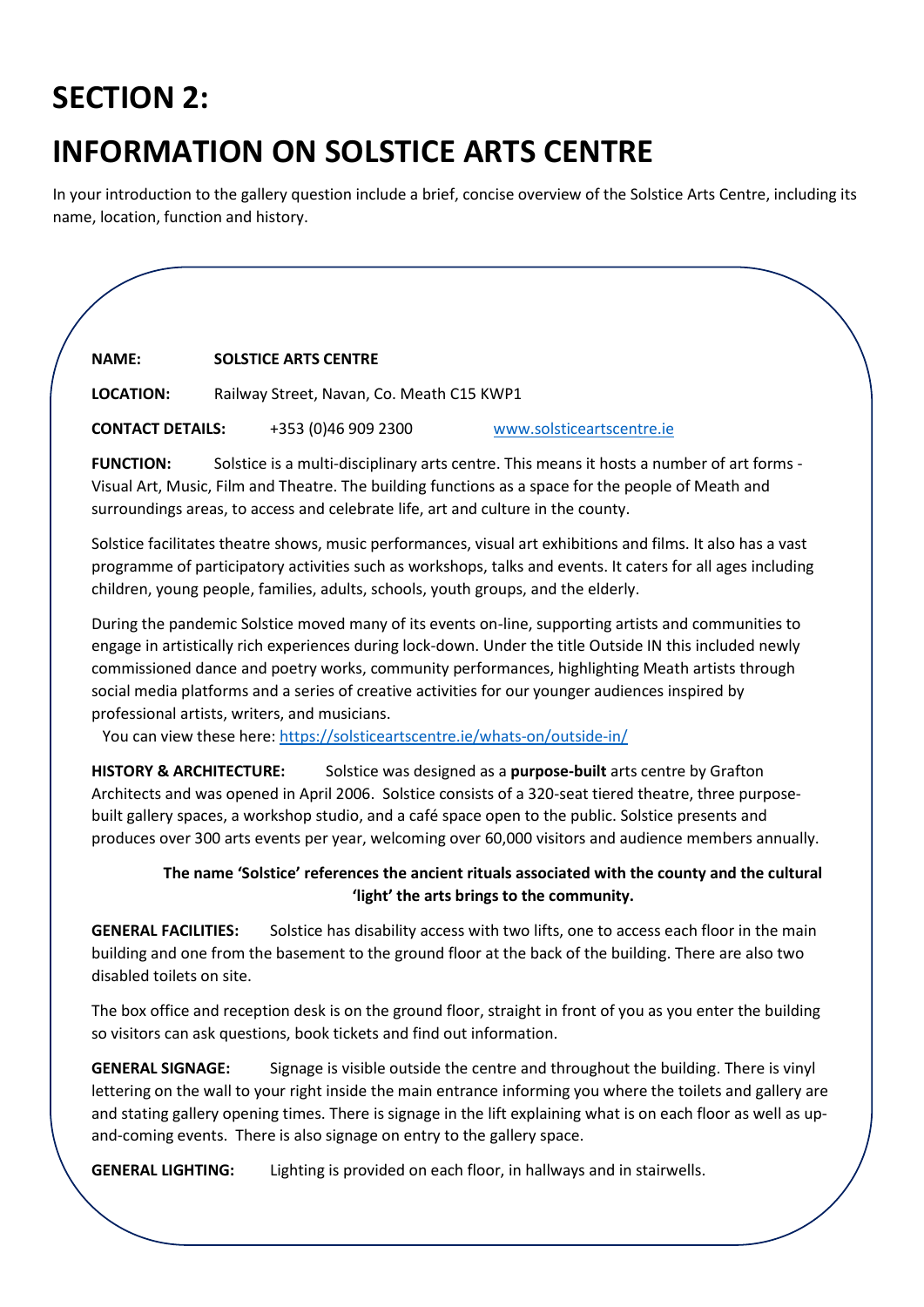#### **CENTRE LEAFLETS AND INFORMATION:**

Solstice Arts Centre has a number of ways of providing information to visitors. We have general tourist information for visitors, arts centre information and additional information related to the gallery. Gallery information is explained in section 4.

#### **General Arts Centre Information:**

- **Brochure:** The Solstice brochure is printed three times a year, to include four months of theatre, art and music programming. This includes all events happening in Solstice, with information on times, dates, costs, ages and how to book. It divides events into different categories such as 'Cinema at Solstice', 'Arts Programming', 'Children's Events & Activities' and 'Visual Arts'. These divisions make it easier for visitors to find the type of options they are looking for. The printed brochure will be produced again when Covid restrictions are lifted, the centre has reopened and all in-house events resume.
- **Online Engagement:** Responding to necessary changes in engagement due to Covid-19, emphasis on online content creation through photography, video and 360° virtual reality tours of Solstice work enables interaction with audiences far beyond the Centre. Solstice will continue to develop content for dissemination across all our digital channels, as well as for use in classrooms across all levels of education and community groups.
- **Website:** The Solstice website displays all information that is in the printed brochure as well as other activities and commissions. It is updated regularly to show visitors what events and exhibitions are upcoming, provides further information on shows and includes any schedule changes. It also gives links for visitors to book online and access resources such as this one. The website has been the main source of information for our audiences during 2020 including changes in events, postponements, and cancellations due to Covid-19.
- **Social media:** Solstice uses platforms such as Facebook and Instagram to advertise and showcase our exhibitions and events. It is a quick, easy and practical way for Solstice to engage directly with our audiences, giving them live information and updates on what is happening in and around the centre on a daily basis.
- **Newsletter:** Visitors can also sign up for our newsletter which provides monthly emails about the Solstice programme. This helps visitors to stay informed about what is on in the centre and subscribers have the opportunity to book in early for popular events.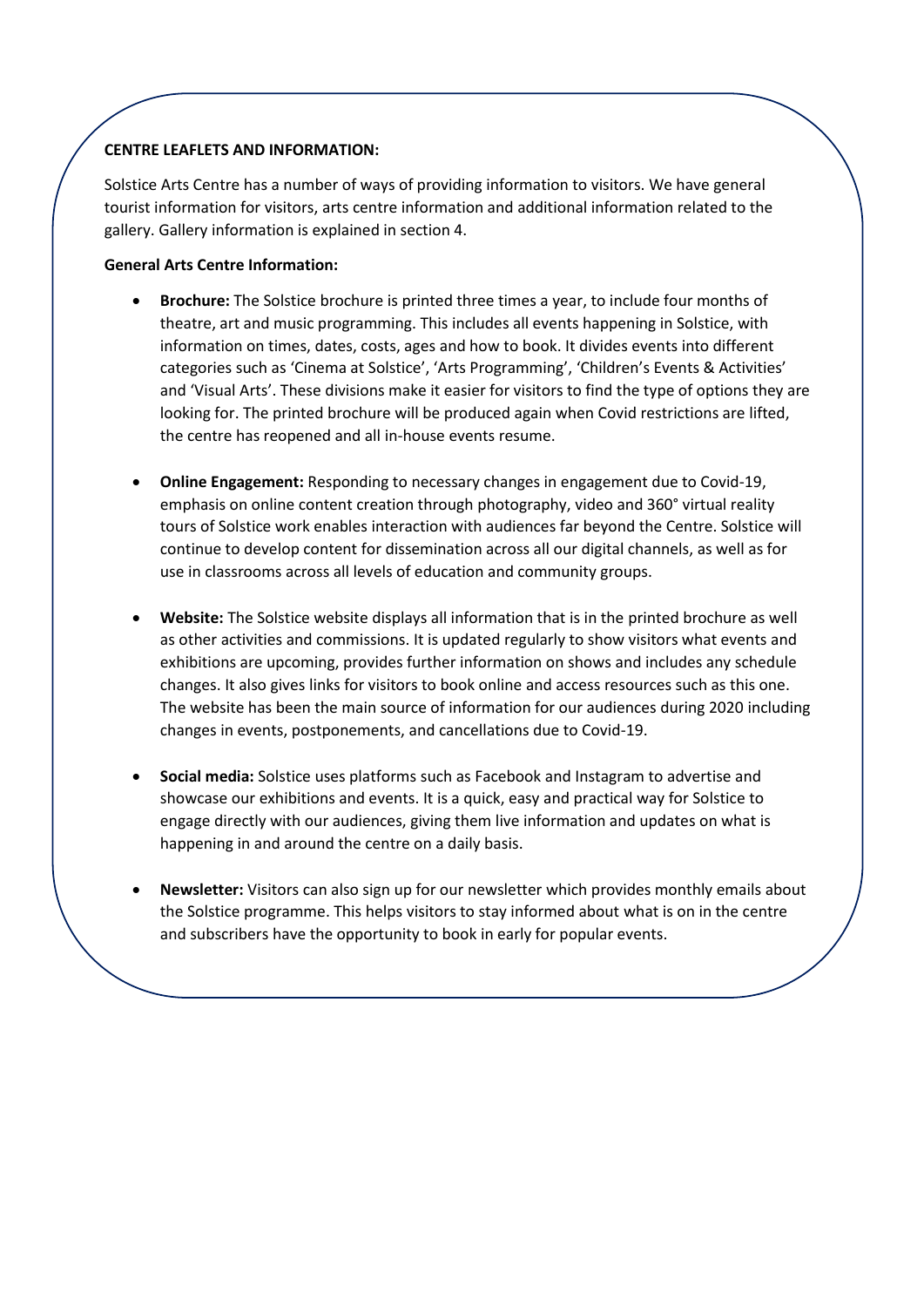# **SECTION 3: THE SOLSTICE GALLERY**

#### **BACKGROUND:**

Solstice gallery is a **contemporary arts** gallery that hosts approximately five exhibitions per year. It exhibits artwork from local, national and international artists. The exhibitions are usually **thematic** group shows or large-scale solo exhibitions by **established** Irish and international artists.

#### **LOCATION & FLOOR PLAN:**

Sometimes artworks from the exhibition are hung on the café wall on the ground floor. However, the main Solstice gallery is located on the third floor of the Arts Centre. You can access the gallery by stairs or lift. This area consists of a gallery foyer and reception desk, with the main exhibiting spaces Gallery 1, 2 and 3 through the double doors on your left.

The gallery has three rooms with open access into each as well as three enclosed courtyards where artworks can also be displayed outdoors. Please see the floor plan below.

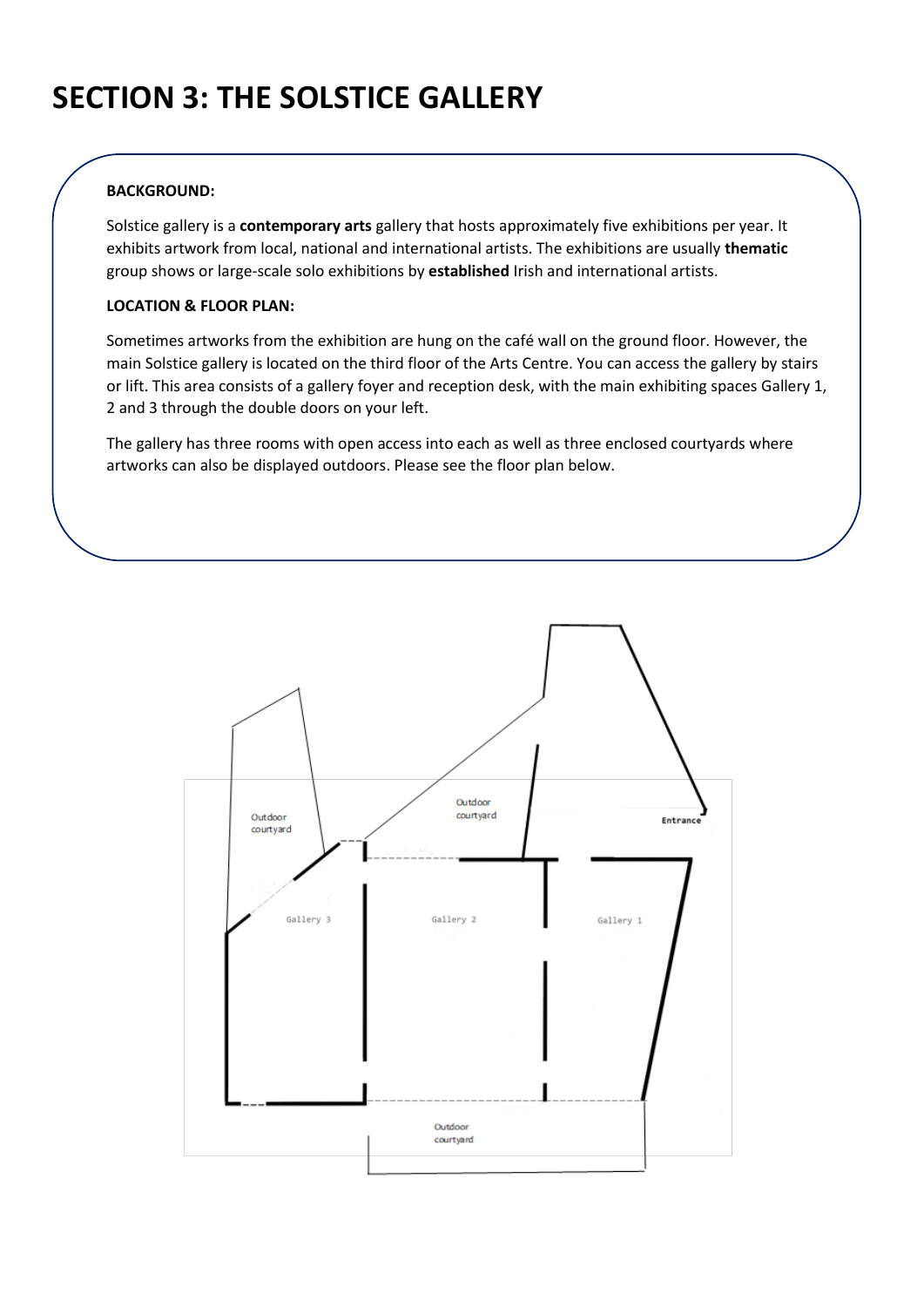#### **GALLERY LEAFLETS & INFORMATION:**

Leaflets, information and text is especially important in the gallery space. It helps us to explain or interpret our exhibitions and artworks for visitors. It can provide background information on the exhibition, information on the artists, the themes and ideas of the work, the materials used and the price of the artwork if applicable. It is also available on our website under the relevant exhibition details in our What's On pages.

Here are some methods we use:

**VINYL TEXT:** Vinyl text is the text you see on the café and gallery entrance walls. It provides basic information on the exhibition, dates etc. Vinyl is also used in the children's area of the café or gallery foyer; it gives children and families a suggested activity to complete that links to our exhibition. If possible, take a look at this text on the walls and see if you find it helpful.

**LABELS:** Labels within the exhibition have smaller text and give information on individual artworks. Usually each individual artwork is either labelled with a number, or a title and short description. If numbered, this will relate to n A4 printed description or gallery handout available at the desk with further information. Title and text labels assist visitors as they walk through the gallery, reading the descriptions on the wall. Both allow visitors to easily see what each artwork is called and read further information on it.

**GALLERY ESSAY:** The gallery essay is a fold out resource for visitors to the gallery. It contains an essay or information written by the curator, describing their interpretation of the exhibition, the artist(s), the artwork and the themes. This is a different type of information for visitors, it is less fact based and instead functions as a personal response from the curator to the exhibition, giving their personal insights and understanding of the work. It may give visitors new ways of looking at an artwork or artist.

**GALLERY MAP:** The map is generally a one-page floor plan of the exhibition. It shows visitors where each artwork is situated. The numbers on the map will correspond to the numbers on the wall, making it easy for visitors to access further information on an artwork. The map includes a list of numbered artworks, with information such as title, year, dimensions, materials, and sale price.

**VIRTUAL GALLERY TOURS:** As you navigate the gallery tour on-line you will see two icons, one an image icon and the other a book, near each piece of artwork. When clicked, the image icon displays a static photograph of the artwork and the book icon displays specific details including the artists name, title, medium and description of the artwork, similar to the labels on the gallery walls.

**LEARNING RESOURCES:** Solstice has a number of learning resources. These are for children and schools, to assist them in understanding and interacting with the exhibition. The learning resource for young children is called 'Look Draw Think Respond'. It is aimed at children aged 5-12years and contains some simple questions to answer about the current exhibition and activities to complete in Solstice or at home. A learning resource for secondary school students, a document such as this one is also compiled for each exhibition.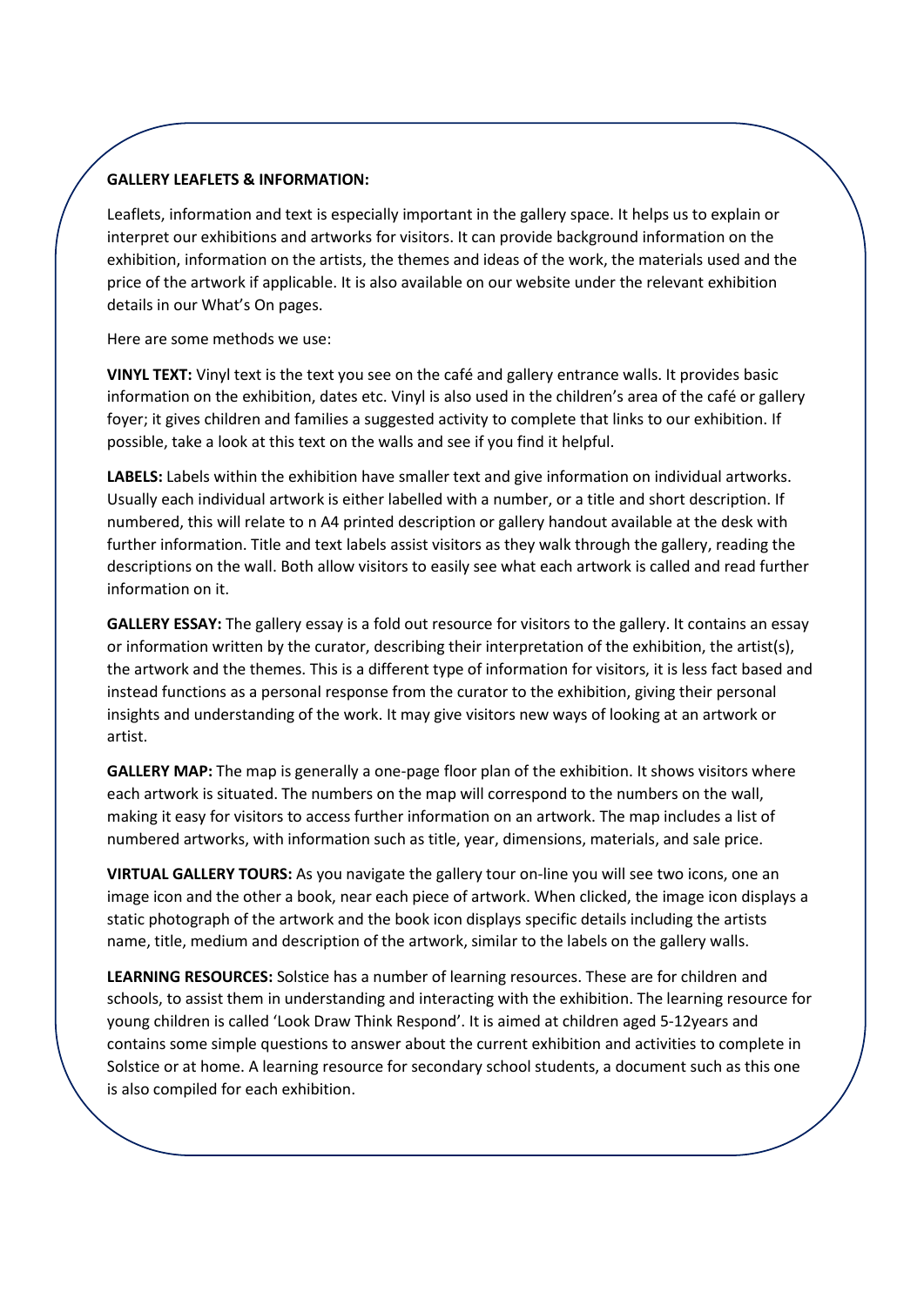### **SECTION 4:**

# **New Era** - A group exhibition exploring climate change

Rachel Doolin, Siobhán McDonald, Martina O'Brien, Méadhbh O'Connor



#### **Opening 12th September 2020**

Exhibition continues from Tues. 15<sup>th</sup> to Tues. 22<sup>nd</sup> Dec. Opening times Tues.- Sat. 11:00am – 4:00pm

**Curated by Brenda McParland, Solstice Curator in Residence and funded by Creative Ireland** 

*New Era* is an exhibition featuring four Irish visual artists **Rachel Doolin, Siobhán McDonald, Martina O'Brien** and **Méadhbh O'Connor** whose work explores different aspects of climate change in the natural world. The exhibition includes new and recent art works by these artist/activists and advocates for both local and global climate change.

The exhibiting artists are all involved in explorations of wide-ranging issues including biodiversity, ecology, weather forecasting, climate modelling, governance of natural disasters, and the **Anthropocene** (recent consequences of our treatment of nature and the environment). The exhibition features a range of artworks including painting, print, photography, sculpture, installation, film, video and the written word.

Individually Doolin, McDonald, O'Brien and O'Connor have undertaken Artist's Residencies in Universities and Institutions such as UCD Parity Studios with UCD School of Sciences, Trinity College Dublin School of Natural Sciences and School of Botany, Maynooth University, The European Space Agency, Svalbard Global Seed Vault, Norway, Irish Seed Savers, and Crann -Trees for Ireland. The artists have also undertaken varied research expeditions to Iceland, Italy, Norway and Switzerland in collaborations with scientists and experts which have informed and expanded their art practices.

The exhibition is accompanied by a live and online curated Participation and Engagement Programme comprising of film screenings and biodiversity themed workshops and events.

**STYLE:** Contemporary / Representational / Conceptual / Installation

**MEDIUM:** Multiple mediums including audio, video, painting, print, photography, mixed-media sculpture and written word.

- Research-based artworks marrying art and science
- Artistic representations of Anthropocene
- The fragility of nature and the destruction created by man to our natural world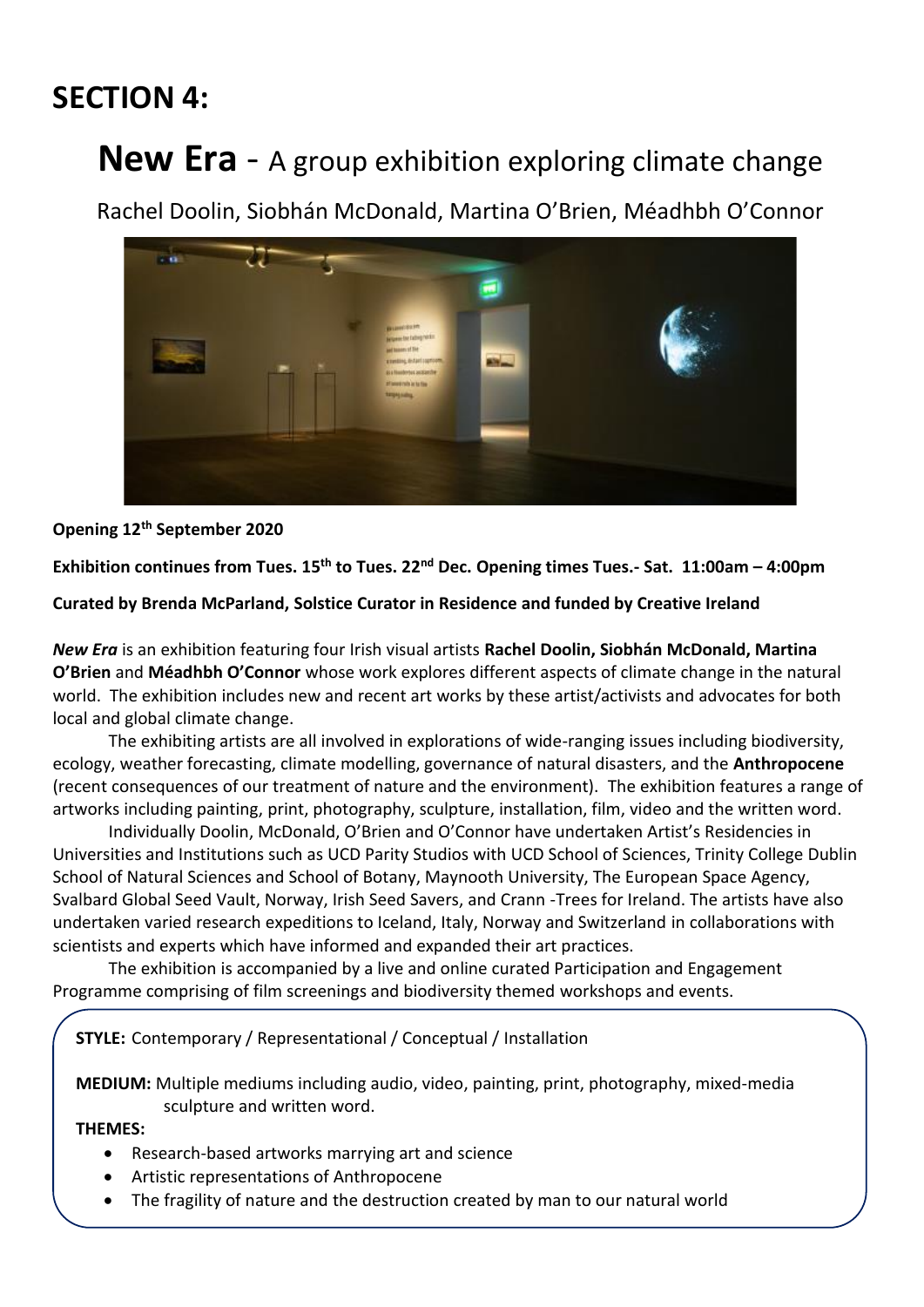#### **EXHIBITION LAYOUT:**

When walking through the gallery space, virtually or in-person, think about how the rooms are laid out and how visitors are guided through the gallery. For this group show careful consideration was given to all the artworks, how they are placed in each room, giving a respectful amount of space to each artist's work. All four artists have video or sound work that requires a dark space. This is complimented with smaller light sensitive artwork, photography, works on plinths, wall and floor. What do you think the curator, artists and technicians had to consider when planning the layout of this exhibition? Do the dark spaces draw you into the gallery?

Note the information displayed on the walls alongside each artwork. This information is accompanied by an A5 booklet detailing the show, short biographies on each artist and associated workshops and events.

#### **EXHIBITION DISPLAY/HANGING:**

Information about each artist and the exhibition is displayed on the café wall on the ground floor. This gives visitors a taste of what is upstairs in the main gallery. A children's creative space is not possible in the café due to Covid-19. However, a 'comment' space is provided asking viewers to consider their role in tackling climate change. This is displayed beside a project called 'Purls of Wisdom', a Meath County Council initiative based on Climate Stripes, a visual representation highlighting the change in the earth's temperature through knitting and crochet. See the New Era Photo Gallery on our website for an image of this wall.

Upstairs on level 3, the exhibition begins in the gallery foyer. Living sculptural works **Biosystem VI**, 2020 and prose **Vignette No. 23 (the unknown woman)** by Meadhbh O'Connor and four small oil paintings, **Andrée's Arctic balloon**, **The ice silenced them**, **Snow bones** and **Laid exposed to the Arctic Sky**, 2018 by Siobhan McDonald hang in this bright space.

In contrast Gallery 1 is darkened. This is to accommodate Martina O'Brien's two-channel + low res video **B-scope**, 2019 and **neither fully self nor other**, 2020, a series of light sensitive cyanotype prints on the floor. On the wall Siobhán McDonalds photogenic light sensitive drawings **A History of Time** are shielded from direct light while Rachel Doolin's photographic diptych **The Weight of Mountains**, 2019 are heightened with spotlights.

To house two video pieces, Gallery 2 is also a dark space with wall and small sculptural works highlighted with direct artificial lighting. A majority of the floor space is empty to allow audiences to move freely around the space and view the video pieces, **Rendered Landscape** (The Other's Mountain), 2020, a new computer generated environment by Méadhbh O'Connor and **At the Edge of Visibility**, 2016, shot by Siobhán McDonald while in the Arctic Circle. Rachel Doolin's work dominates the final room. Gallery 3 features her film, sculpture installation, and photographs, all produced following her research residency in 2017 to Galleri Svalbard, an Arctic Art Institution located in Svalbard, Norway. Projected onto a large screen **Temporal Landscapes** 2018 is an audio-visual work. On individual grey plinths sit **Evolutions of Uncertainty**, 2018 – 2020 is a series of six sculptural works. Two limited edition photographic glacial landscapes entitled Ablation Zone (I and II) hang on the white walls.

#### **EXHIBITION LIGHTING:**

Pay close attention to the lighting in this exhibition and see what the technicians, artist and curator have chosen to do. Lighting is used to draw attention to the artworks in each gallery space as well as highlight the video pieces. The audience travels from a bright gallery foyer to 3 darkened rooms, providing a dramatic backdrop that is heightened by audio recordings that subtly flood each space. Spotlights are used to highlight smaller sculptural or wall pieces.

#### **EXHBITION SOUND:**

Accommodating four different audio-visual artworks throughout the main three rooms is challenging as headphones are not permitted due to Covid restrictions. The curator and technicians worked carefully to avoid the overlapping of sounds, giving each artists work the listening space required. In Gallery 2 only **Rendered Landscape** (The Other's Mountain) by Méadhbh O'Connor has no sound, allowing Siobhán McDonalds **At the Edge of Visibility** to be shown in the same space. Note where the technicians have placed the speakers and how the video works are situated either on the wall or mobile screen so they can be viewed individually, without distraction.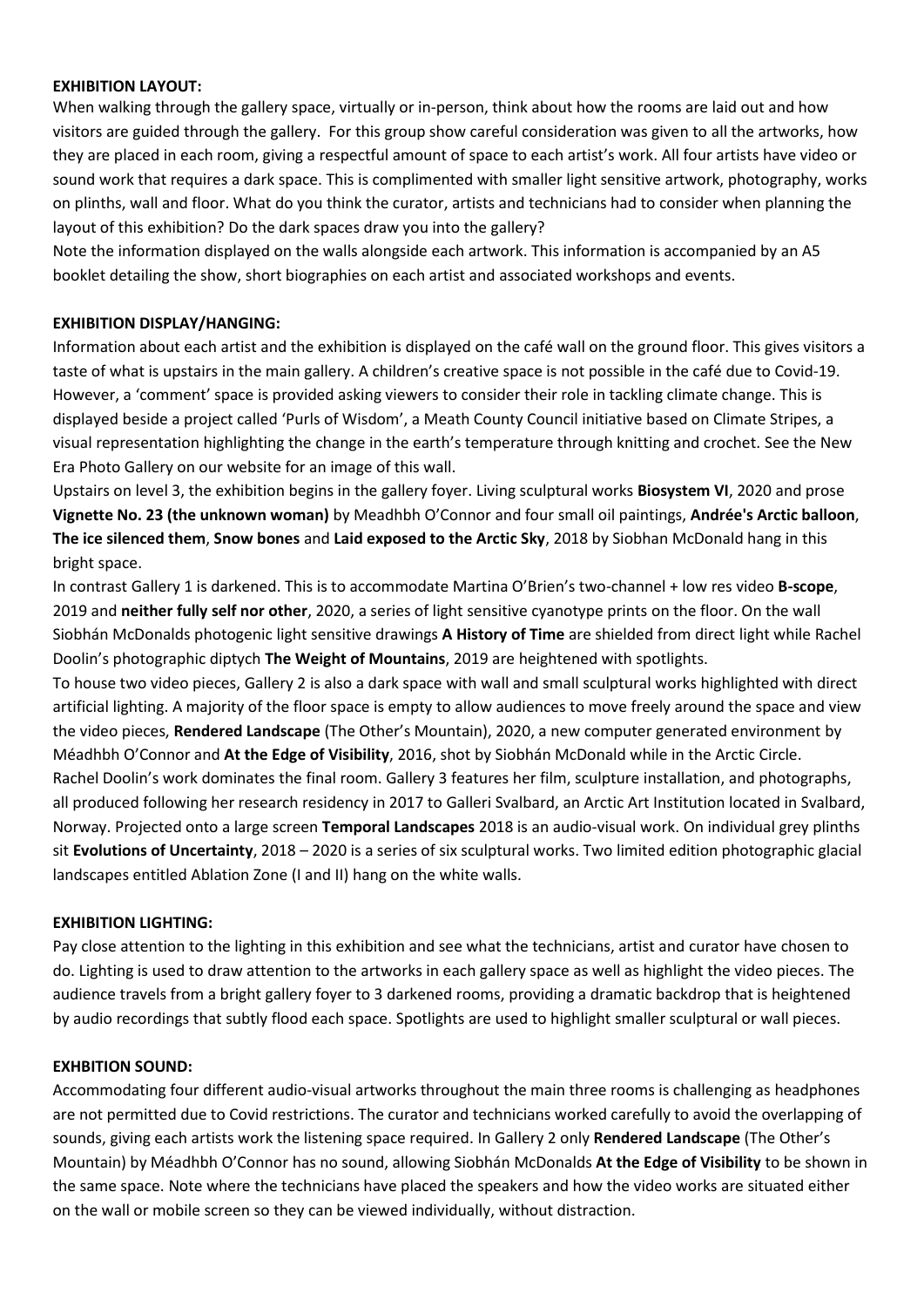# **SECTION 5: ARTWORKS IN DETAIL**

### **ARTWORK 1:**

### **Rachel Doolin**

### *Evolutions of Uncertainty*

**Description:** Series of eight Sculptural **Works** 

**Materials:** Polyurethane Packaging Foam, Cement, Mortar Plasticiser, Acrylic resin, grown crystals, stainless steel, limestone. **Dimensions:** Variable



*Evolutions of Uncertainty* is a series of crystallised forms grown using an industrial fertilising solution on carved polyurethane (a **thermoplastic** used for padding and insulation in furniture, clothing, and packaging) forms. Doolin has purposely embedded industrial packaging materials into these formations to highlight the contrast between a material that is generally designed to preserve or protect but once discarded has detrimental effects on our environment. The sculptures evoke the **aesthetic** qualities of an earth formed or mineral specimen, and yet are manmade.

The artist further draws on the alluring qualities of crystals as an evocative language. Their **diaphanous** attributes embodying a sense of wonder, mystery and spiritual transcendence. The very word 'Crystal' derives from the ancient Greek word 'krystallos' meaning 'coldness drawn together' or 'ice'. Mystics of the past deemed ice to be a source of revelation, believing that through a method of **divination** known as scrying or crystallomancy ice could reveal our future. Doolin further finds synchronicity in the future telling of methodologies of the past and contemporary scientific studies of ice cores, where paleo climatologists are drawn to the ends of the earth in their quest for knowledge about where our planet has been, where it is, and where it might be going.

**DISPLAY & LAYOUT:** This artwork is displayed in a large, darkened room as it is accompanied by a film piece projected on a large screen, also by Doolin. Displayed individually on low grey plinths, Evolutions of Uncertainty creates a backdrop for this projection. Tall stainless steel 'arms' raise the work several feet off each plinth, as if growing and protruding from the earth.

**LIGHTING:** Blackout blinds have been used on all windows in this room. This maximizes the impact of controlled spotlighting on each of the pieces, highlighting their crystalised, mystical qualities.

- **Anthropogenic** (caused by or produced by humans) verses natural formations
- Man's use of plastics without regard for their environmental impact
- The mythical and scientific practice of attempting to foretell future events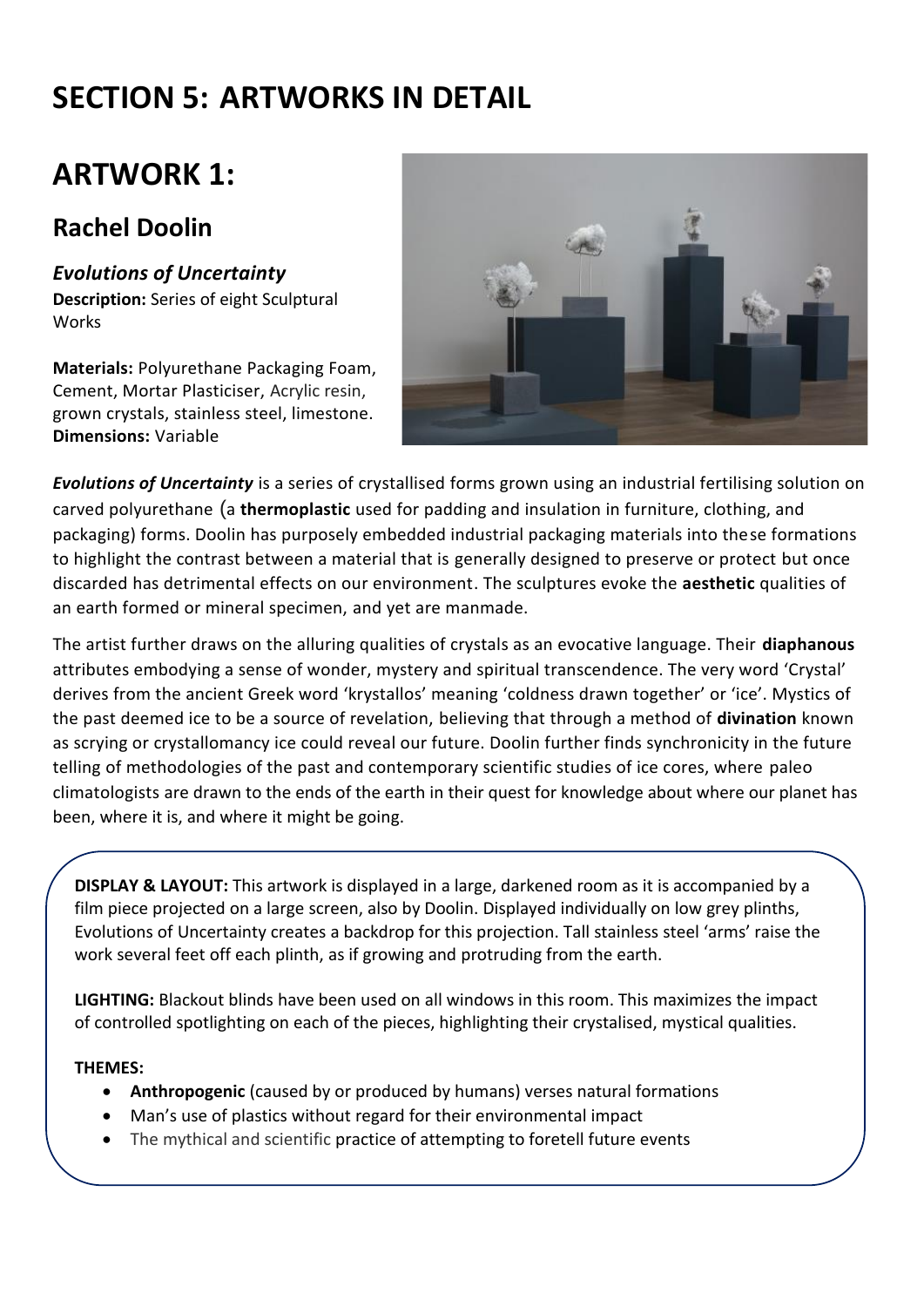### **ARTWORK 2:**

### **Siobhán McDonald**

*At the Edge of Visibility, 2016*

**Description:** Film, original footage shot in the Arctic Circle in 2015.

**Duration:** 4 minutes



Siobhán McDonald's film **At the Edge of Visibility, 2016**, was shot in the Arctic Circle in 2015. The work includes sound recordings of dying glaciers by Professor Chris Bean, and sounds recorded in space by ESA (European Space Agency). Sound composition is by Irene Buckley, featuring sound samples from the Arctic recorded by the artist. Edited by Christopher Ash.

Siobhán McDonald's practice draws attention to contemporary topics dealing with air, breath, and atmospheric phenomena, weaving scientific knowledge into her art in a poetic and thoughtful manner. She is interested in the changeable nature of landmass, historical events and their interconnection to time. Working with world-leading research facilities such as The European Space Agency (ESA) and The JRC European Commission, her art practice calls on notions of what is still unknown to science, exploring the **Anthropocene** and the recent consequences of our treatment of nature. McDonald's work with glaciers and other natural phenomena deploys a unique artistic language that gives form to intangible and richly varied processes including painting, drawing, film and sound.

**DISPLAY & LAYOUT:** Situated in a room with other artworks, by other artists, this film is projected onto a wall. There are no other artworks on this wall, giving the piece total domination over that area of the room.

**LIGHTING:** All windows are blacked out in this space. The only light is from the film itself.

- Marrying science and art to communicate the urgency of climate change
- Symbolism, using the circle as a visual representation of a ship's porthole, a window into the unknown, and an opening into the future devastation of our planet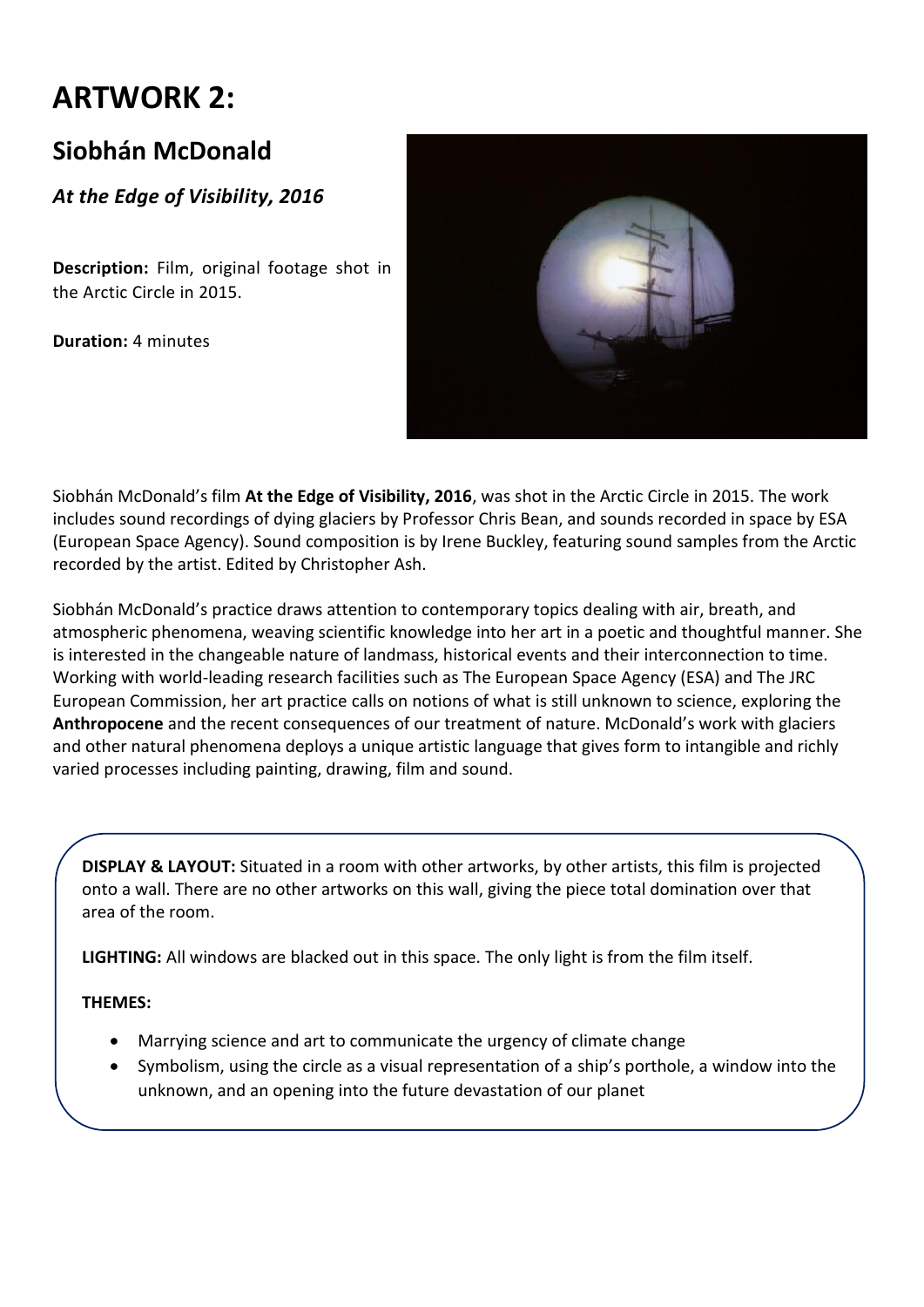### **ARTWORK 3:**

#### **Martina O'Brien**

#### *neither fully self nor other 2020*



**Description:** Series of thirteen Cyanotype prints, light boxes

#### **Dimensions:** variable

This artwork is a series of **cyanotype prints** depicting newly discovered coral colonies in the Porcupine Bank Canyon, 320km off the coast of Ireland. The images are based on three dimensional models generated by the Marine Geology Research Group UCC, integrating video footage with acoustic and mapping data from this biodiverse cold-water reef ecosystem.

Sensitive to light, each print is framed within a small lightbox. Placed on the gallery floor the viewer experiences the feeling that they are looking down into the sea, somehow encountering the coral reef from the safety of the gallery. Displayed beside the lightboxes, on two TV screens, another of O'Brien's artworks, **B-scope, 2019**, shows footage of her expedition with scientists in March 2019 on the research vessel The Celtic Explorer. Using the Remotely Operated Vehicle (ROV) on-board to gather scientific data on the ocean bed, her lightboxes purposefully have long power cables to mimic the underwater vehicle, physically linked to the host ship by an umbilical like cable, that relays information and imagery back to the scientists onboard.

**DISPLAY & LAYOUT:** In contrast to the other gallery spaces, when you entre this room you are made aware of the large number of artworks on display. Two TV screens straight ahead encourage you in, with lightboxes on a large area of floor to the left. Two artworks by other artists are hung on the walls.

**LIGHTING:** Entering this darkened space, the lightboxes subtle glow draws your eye to the floor and the dark moving imagery on the TV screens suggests their connection. Wall pieces are spot lit on the right and left.

- Perceptions of time, the earth sciences, **futurology** and **divination**.
- The influence of measurement technologies and data-driven practices of **quantification**.
- How ways of describing the world through computational structures affect the possibilities for our being, acting and thinking in the world.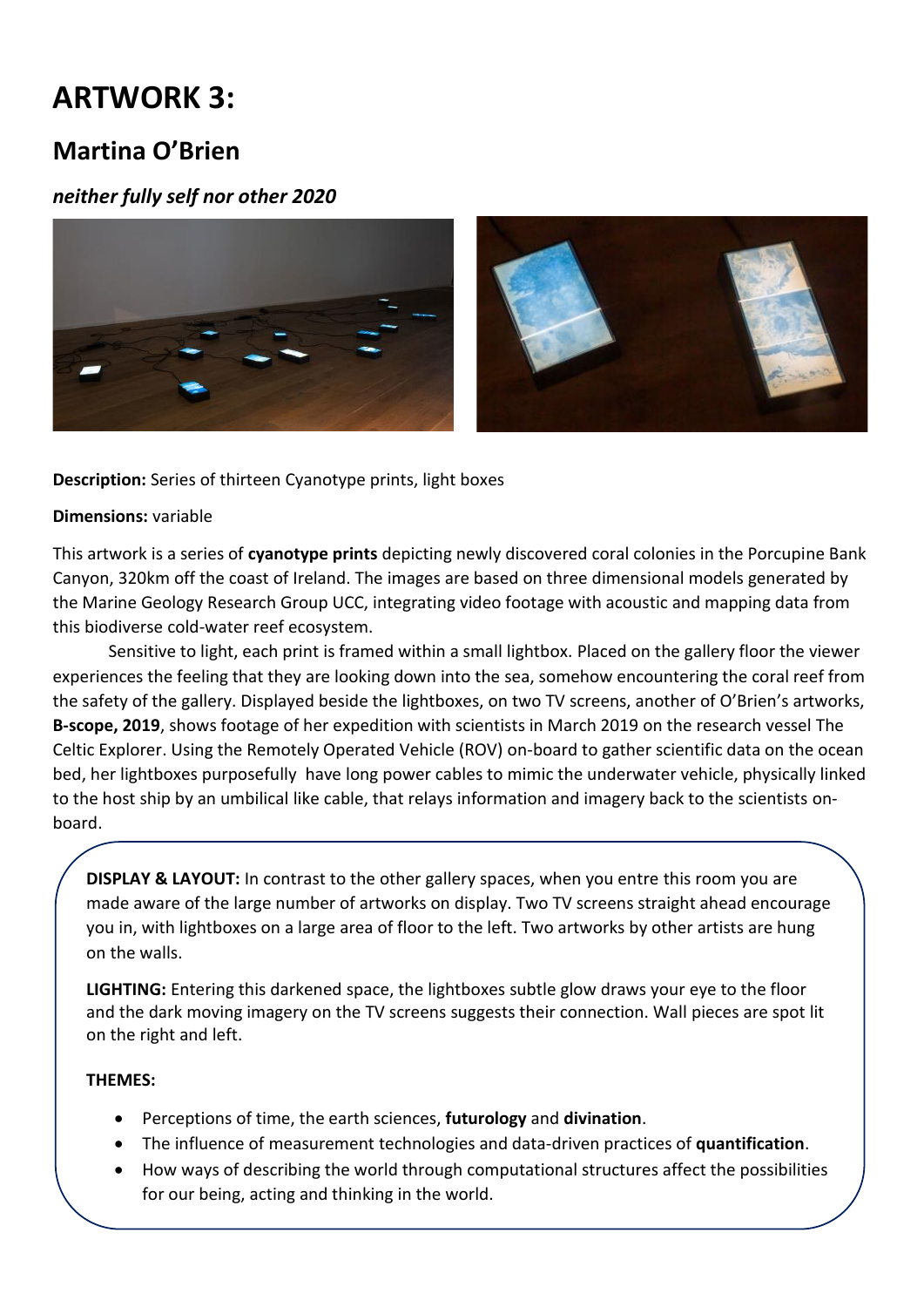# **ARTWORK 3:**

#### **Méadhbh O'Connor**

*Rendered Landscape (The Other's Mountain) 2020*

**Description:** Computer-generated environment, 3-minute loop video with no sound



Meadhbh O'Connor's artworks are an exploration of natural phenomena and our attempts to understand these through the lens of both art and science. Her recent work has taken a new turn in which she is exploring and revealing the experiences that ferment her deep connection to the land. All are situated in mountain settings, often in the company of companions, loved ones or 'Others.'

In this video piece she uses the spoken word as a device to speak to and enact a merging with a technological 'presence.' This work sought to find a way to unify the natural, the spiritual, the body and the technological in anticipation of the forthcoming **Singularity**. Made during the Covid-19 lockdown from the confines of her dorm room in Oxford, this performative work uses prose poetry to speak to the technological 'Other' – as an 'input' that tries to share with it experiences it is denied by the lack of a body. The technological 'Other' tries to **synthesise** and render an understanding of the natural world by producing entirely artificial environments. Nature, the artificial and the psychological are viewed in the work as not necessarily irreconcilable, but potentially part of the same spiritual existence.

All elements in this work were created and performed by O'Connor and can be viewed on our website in our Solstice New Era virtual tour – Gallery 2.1

**DISPLAY & LAYOUT:** This darkened room highlights the video projection taking place. The large free-standing screen was **purpose-built** by the technicians in Solstice to display this work. This is placed away from the wall so the viewer can move freely around the space.

**LIGHTING:** Blackout blinds have been used on all windows in this room. This maximizes the impact of the film projections.

- An exploration of natural phenomena and our attempts to understand these through the lens of both art and science
- Adapting ones artform in a time of a pandemic to explore our experiences and restrictions.
- Combining performative elements, prose poetry and computer-generated environments (new technologies–and the potential birth of A.I.) to connect to the land.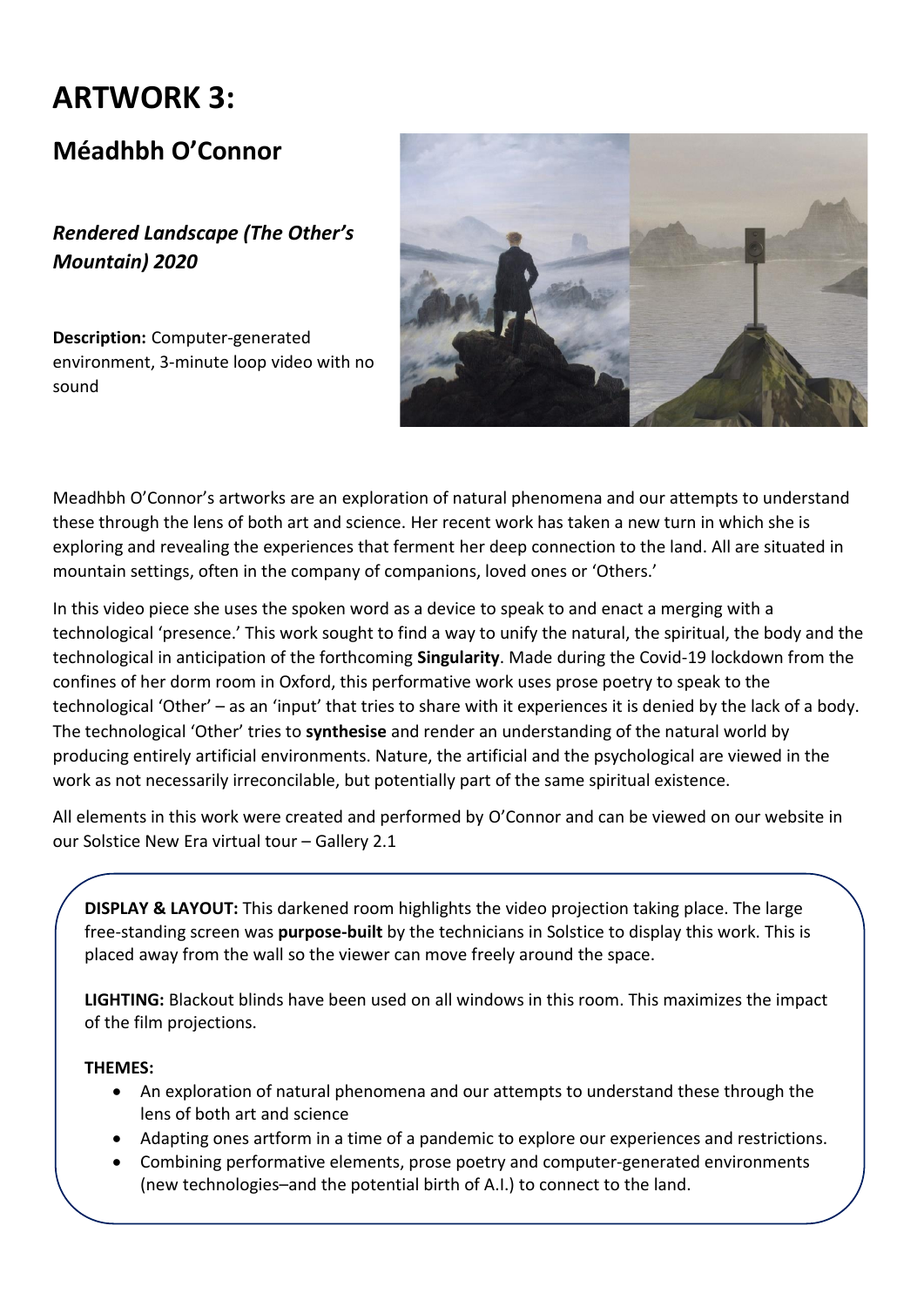# **SECTION 6: ARTIST BIOGRAPHIES**

**Rachel Doolin** is a multi-disciplinary artist, educator (early years) and environmental activist based in Cork. Her multifaceted practice marries art, experimentation, and ecology to explore themes concerning materiality, habitation, and the environment. Employing a methodology of making that she describes as 'simple complexity', Doolin gathers, manipulates, and combines various media to realise her often poetic provocations. She regularly incorporates found or discarded materials into the creation of her work that is simultaneously delicate and complex, pertaining to the vulnerability and persistence, fragility, and tenacity of biological life in the **Anthropocene**.

Having completed a research trip and residency to Svalbard Global Seed Vault, a secured storage facility carved into solid rock of Plateau Mountain permafrost on a Norwegian archipelago midway between Norway and the North Pole in the Arctic Ocean, Doolin is currently embarking on a self-directed residency with Irish Seed Savers. A project entitled 'Seed Cloud' Doolin will explore the concept of seeds as archives of cultural memory.

Doolin is also developing a community project with children living in a Direct Provision Centre in Ireland. Recently shortlisted for stage two of a Percent for Art commission, which involves a community planting project in partnership with Crann - Trees for Ireland, Doolin's range of works includes sculpture, film and photography.

**Siobhan McDonald** is currently Artist in Residence in Trinity College Dublin in the Botany Department (2020-2023). McDonald completed an artist in residence programme in the School of Natural Sciences at Trinity College Dublin (2017-2019) working with world-leading research facilities such as The European Space Agency (ESA); The JRC European Commission and The European Research Council to explore ecology in light of current ecological concerns. Across these research labs, she pursued knowledge to ask questions about the structure and history of the earth. McDonald has made artworks inspired by expeditions to Vatnajokull, Iceland, Europe's largest glacier and Mount Etna, Italy as well as works focusing on Irish landscape such as Black Pig's Dyke, Co. Monaghan.

Her art practice calls on notions of what is still unknown to science, exploring the Anthropocene and the recent consequences of our treatment of nature. She is interested in the changeable nature of landmass, historical events and their interconnection to time. In her studio, she works with a diverse group including historians and scientists. Her works manifest in many forms including painting, drawing, installation, film and sound.

Siobhan McDonald holds a master's in Visual Arts Practices from IADT. In 2018 she received the Trinity Creative Challenge Award from Trinity College Dublin. In 2017 she received a Bursary from The Arts Council of Ireland and was the recipient of a Creative Ireland Award and a Culture Ireland, GB18 2018 award.

#### [www.siobhanmcdonald.com](http://www.siobhanmcdonald.com/)

**Martina O'Brien** is a visual artist whose **interdisciplinary practice** stems from an intrinsic interest in perceptions of time, the earth sciences, futurology and divination. Over the last number of years her work has frequently examined measurement technologies and data driven practices of quantification such as climate modelling and, as an extension of this, considered how ways of describing the world through computational structures affect the possibilities for our being, acting and thinking in the world.

These concerns are further evident in recent projects, where she explores the methodology of voluntary weather data collection and governance surrounding natural disasters. She is currently involved in the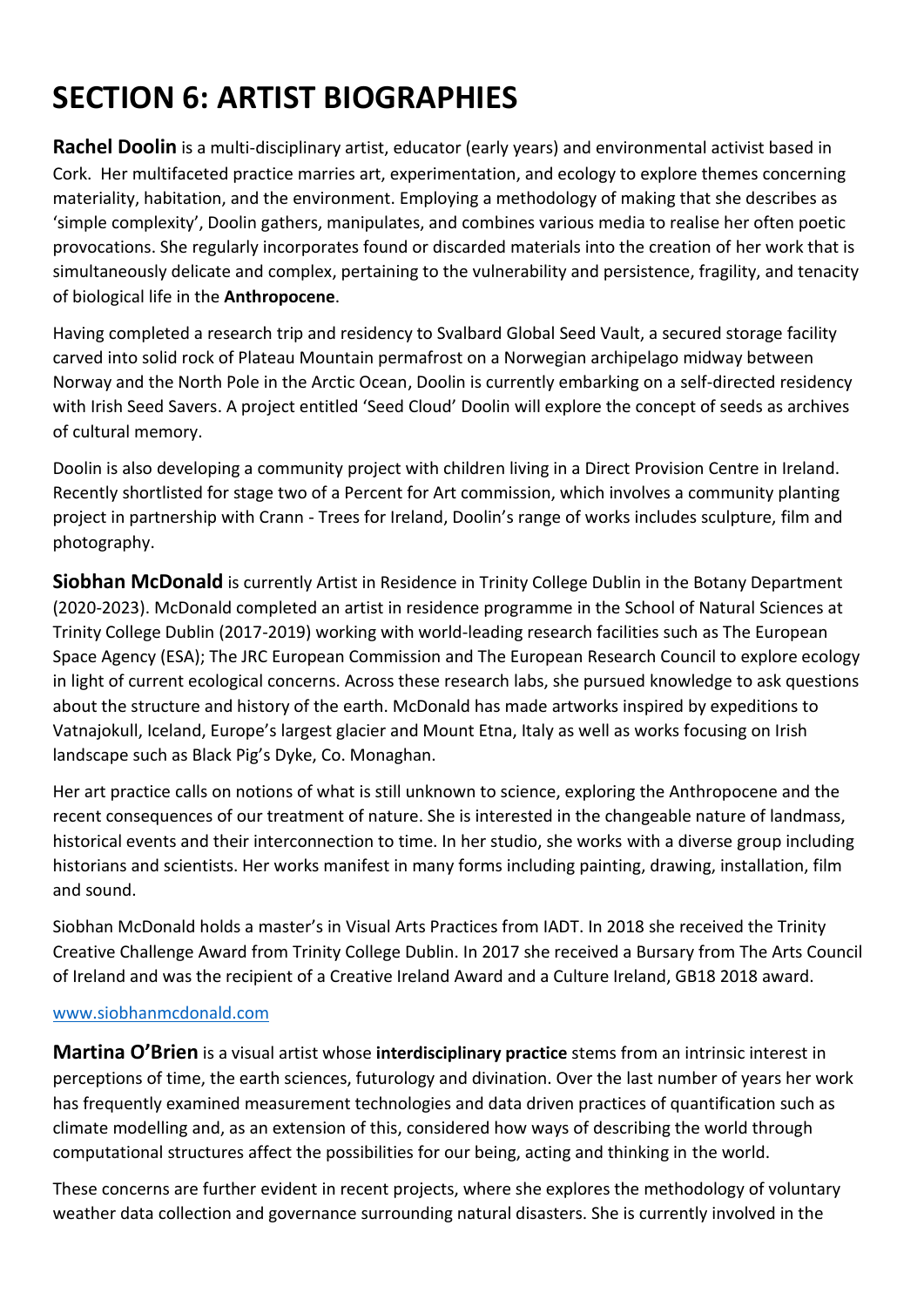exploration and quantification of previously unmapped deep ocean. O'Brien has made video works following an expedition on the research vessel The Celtic Explorer in the North East Atlantic Ocean and another which focuses on Ireland's first Inexpensive Device Sea Level measurement (IDSL) recently installed off the island of Inishmore on Ireland's west coast in the North East Atlantic Ocean. Martina will embark on a marine expedition residency with the Irish Centre for Research in Applied Geoscience through Parity Studios UCD to monitor the Moira Mound Coral Reef off the Irish coast in winter 2020/2021. She is currently making a new film and associated drawings which focus on the impact of climate change on black coral (Antipatharia).

Selected exhibitions and residences include Quotidian, Illuminations Gallery, Maynooth University, 2019; Datami, European Commission Science Hub, Joint Research Centre, Italy, 2019 & BOZAR, Centre for Fine Arts, Brussels, 2019/2020; Tactical Magic, TULCA Festival of Visual Arts, 126 Artist-run Gallery, Galway, 2019; Artist in Residence, Monitoring Change in Submarine Coral Habitats Marine Expedition, North East Atlantic, in association with Parity Studios, UCD & The Irish Centre for Research in Applied Geosciences, Dublin, 2019; Artist in Residence, The European Centre for Medium-Range Forecasting, UK, 2019 and At Some Distance in the Direction Indicated, The Butler Gallery, Kilkenny, 2018. Awards include an Arts Council of Ireland Visual Arts Bursary Award 2019; an Arts Council of Ireland Travel & Training Awards 2019 & 2017; a Creative Ireland Bursary Award 2018; Kildare County Council Arts Award.

#### [www.martinaobrien.com](http://www.martinaobrien.com/)

**Méadhbh O'Connor**, born 1984, is an Irish artist whose work consists of an extended exploration of natural phenomena and our attempts to understand these through the lens of both art and science. Her projects vary between carefully designed projects to others that explore materials with changing, living or other less controllable qualities. These range from large-scale sculptural installations with plants to ephemeral, biological or temporal works.

O'Connor is interested in exploring parallels between the creative arts and natural sciences whilst acknowledging the autonomy of and specialities unique to each discipline. She has worked alongside scientists for a number of years, with whom she shares mutual interests in the natural world and environmental topics. This led to her develop **cross-disciplinary** educational programmes which she taught to undergraduate science students from 2015–2019. She was Artist in Residence at the University College Dublin (UCD) College of Science and is, to date, the only artist to receive this award twice, in 2013 and by invitation in 2017.

Méadhbh has exhibited her work in many solo and group exhibitions. In a recent breakthrough, she was selected to exhibit at the supranational Antarctic Pavilion at the 57th Venice Biennale of Art (2017). She was selected by a jury of influential figures including the Commissioner of the Antarctic Biennale and artist Alexander Ponomarev (RU), curator Hans-Ulrich Obrist (CH/U.K.), architect Hani Rashid (U.S.A./CA), curator Sheikha Hoor al-Qasimi (UAE) and curator Nadim Samman (DE).

Following almost a decade of professional practice working from Ireland, Méadhbh has recently completed graduate study at The Ruskin School of Art, University of Oxford, UK (2019-20). O'Connor is working on an ongoing series of photographic landscapes of geological phenomena and is developing a new area of interest, in written and spoken word.

#### [www.meadhbhoconnor.info/projects](http://www.meadhbhoconnor.info/projects)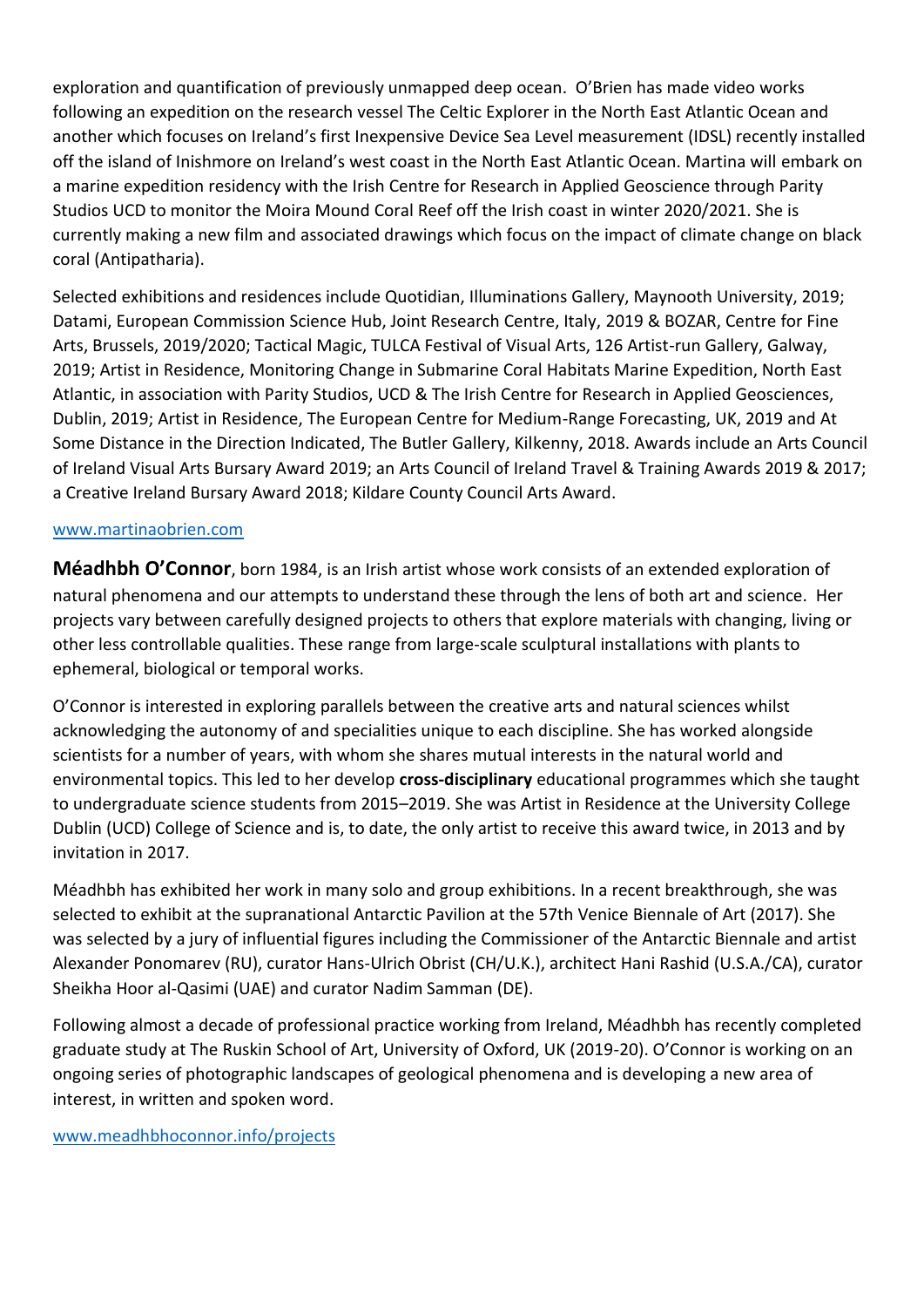# **SECTION 7: QUESTIONS TO CONSIDER**

#### **INDIVIDUAL ARTWORK:**

- Size/Format: How does the size/scale of the artwork affect the way it is viewed? How is it different to other pieces in the show? Is its format different, on the wall, plinth or floor? Is it large or small in scale?
- Display & Layout: How is the artwork placed in the space? Describe the framing (or non-framing), plinth or screen used; does it add a certain effect to the work?
- Lighting: How is the gallery space lit? Describe the way the artwork is lit in contrast to the space? Is there a reason the artwork is lit this way?
- **Composition:** How are the composition/forms arranged in the artwork, whether it is video, photography or sculptural based. If relevant, describe the foreground, middle ground and background. Is the composition symmetrical or asymmetrical? Is the artwork balanced, and how is that achieved?
- Art elements**:** Give an analysis of the work examining the artist's use of line, shape, tone, texture, imagery, pattern and form.
- Process, materials & techniques: Describe a process used to create this artwork. How were the ideas developed for the work? What was the inspiration? What are the narratives involved? What type of materials, techniques or software were used?
- **Context:** When was the work created? Who or what do you think may have influenced the artist in creating this work?

#### **INDIVIGUAL ARTIST:**

- Style: How would you describe the style of one of the artists? Representational, abstract, surrealist, conceptual? Give reasons for your choice.
- Theme & Subject Matter: What idea(s) do they portrayed in their artwork? What theme(s) are explored?
- Colour Palette: Are there any colours that dominate or reoccur in the work? What do the colour(s) convey?
- Interpretation / Symbolism / Meaning / Message**:** What do you think the artist is trying to convey? Are there symbols or representations in the artwork? What do you think they mean? Does the work connect with you and your life in some way?
- The Artistic process**:** What do think has inspired the artist when making these artworks? What type of imagery is used? If you were creating an artwork, what research methods would you use?
- Information: How do you feel about the information available at Solstice? Was it easy to find and understand? Did it give you new ways of understanding the work?

#### **Sample Question:**

If you were given the opportunity to curate and organise an exhibition in your school or community:

- $\triangleright$  What kind of artworks/style would you include and why?
- $\triangleright$  Describe the location you would use?
- ➢ What should you consider due to Covid-19 e.g. social distancing, crowd control etc.?
- $\triangleright$  How would you display the works?
- $\triangleright$  What type of audience would you expect to visit your exhibition?
- $\triangleright$  How would you advertise and promote the exhibition?
- ➢ Describe the variety of ways you would provide information to visitors?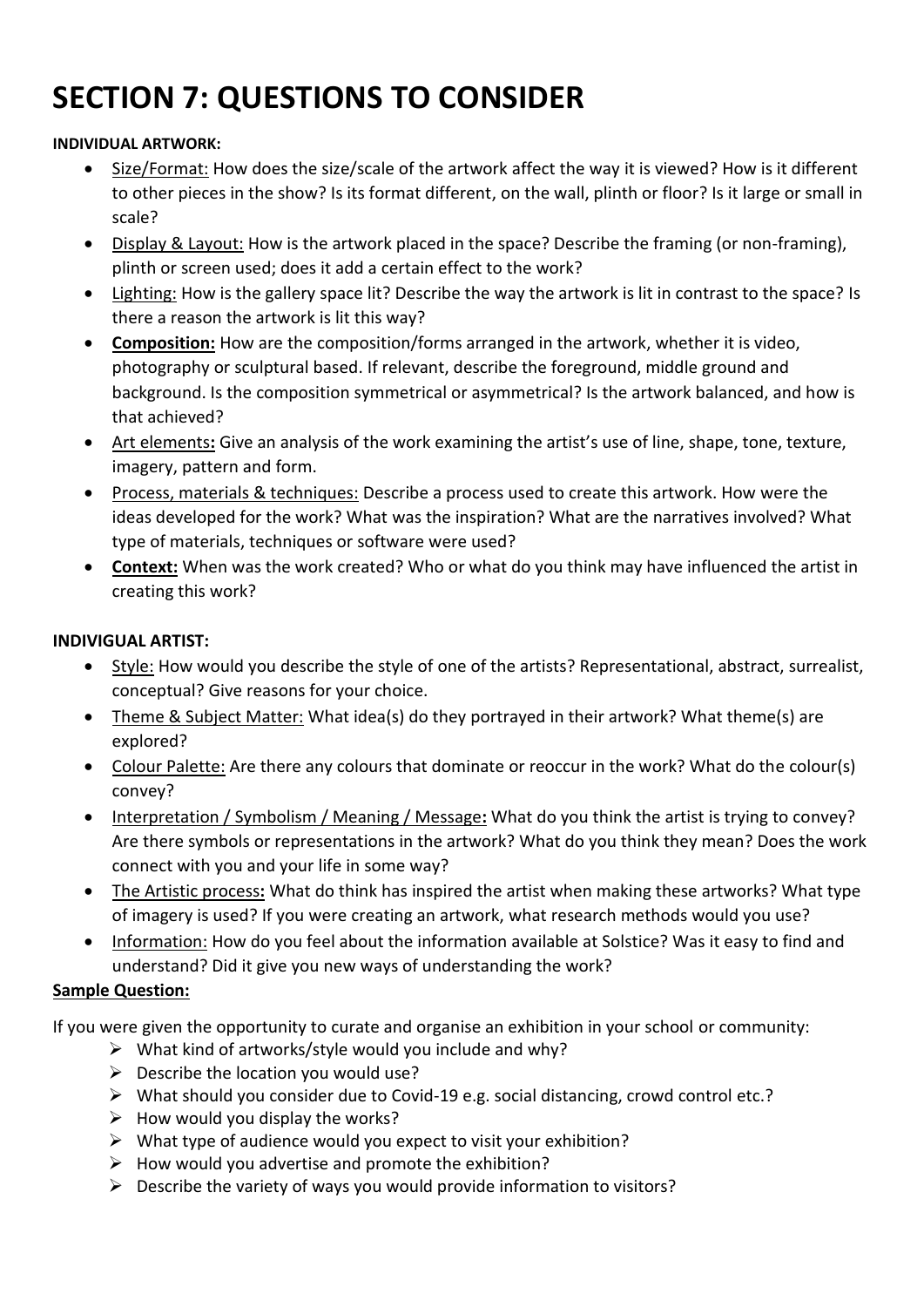## **SECTION 8: Glossary of Terms**

**Aesthetic:** a particular individual's set of ideas about style and taste, along with its expression**.**

**Anthropogenic:** caused by or produced by humans

**Composition:** The act of combining parts or elements to form a whole

**Context**: The circumstances that create the environment within which something exists, is created or takes place. In terms of an exhibition it is important to put the artist's work into context. This could mean the historical, cultural or political context. Text or images from the artist can give information that help determine the artwork's meaning and the artist's intentions and give it context.

**Cross-disciplinary:** involving two or more academic disciplines.

**Curator**: A gallery curator is a person who acquires, cares for, develops, displays and interprets a collection of artefacts or works of art. The curator will oversee the organisation and presentation of an exhibition in order to inform, educate and inspire the public. When a curator is organizing an exhibition they will make a series of choices on how they will display the artwork.

**Curatorial:** Relates to the selection and organization of a gallery, museum or other collection.

**Cyanotype prints:** Cyanotype is a photographic printing process that produces a cyan-blue print. One of the oldest forms of photography, cyanotype print dates back to the 1840s and uses light to create the blue images. Engineers used the process well into the 20th century as a simple and low-cost process to produce copies of drawings, referred to as blueprints.

**Diaphanous:** very sheer and light; almost completely transparent or translucent.

**Divination:** the practice of attempting to foretell future events or discover hidden knowledge by occult or supernatural means

**Established:** An established artist, means someone who has been recognised within the arts world. This might mean that they have exhibited widely or won certain awards.

**Futurology:** the study or forecasting of trends or developments in science, technology, political or social structure, etc.

**Interdisciplinary practice:** combining or involving two or more academic disciplines or fields of study.

**Interpretation**: An explanation or opinion of what something means

**Narrative**: A visual, spoken or written account of connected events; a story.

**Purpose-Built:** Something that is designed with one purpose in mind.

**Quantification:** to determine, indicate, or express the quantity of.

**Singularity:** The state, fact, or quality of being singular.

**Synthesise:** To form (a material or abstract entity) by combining parts or elements

**Thematic**: Means organised in terms of themes. For example, the theme of light or climate change. There might be recurring ideas or motifs in a thematic show.

**Thermoplastic:** a plastic that is soft and pliable when heated.